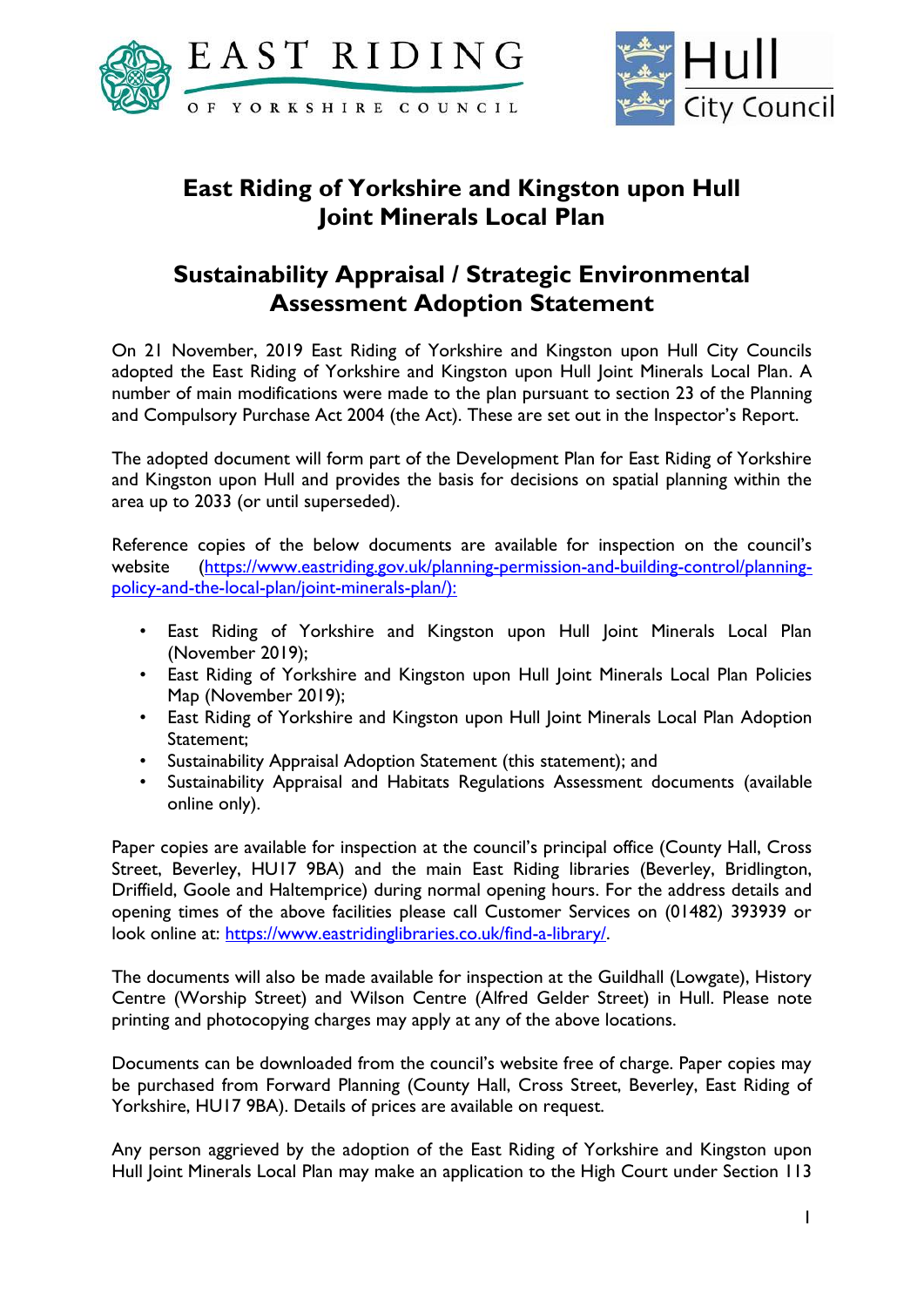



of the Planning and Compulsory Purchase Act 2004. Any such application must be made promptly and in any event not later than 2 January, 2020 (six weeks after the date of adoption by the Council).

Further information can be obtained from the Forward Planning Team on (01482) 391750 or [forward.planning@eastriding.gov.uk.](mailto:forward.planing@eastriding.gov.uk)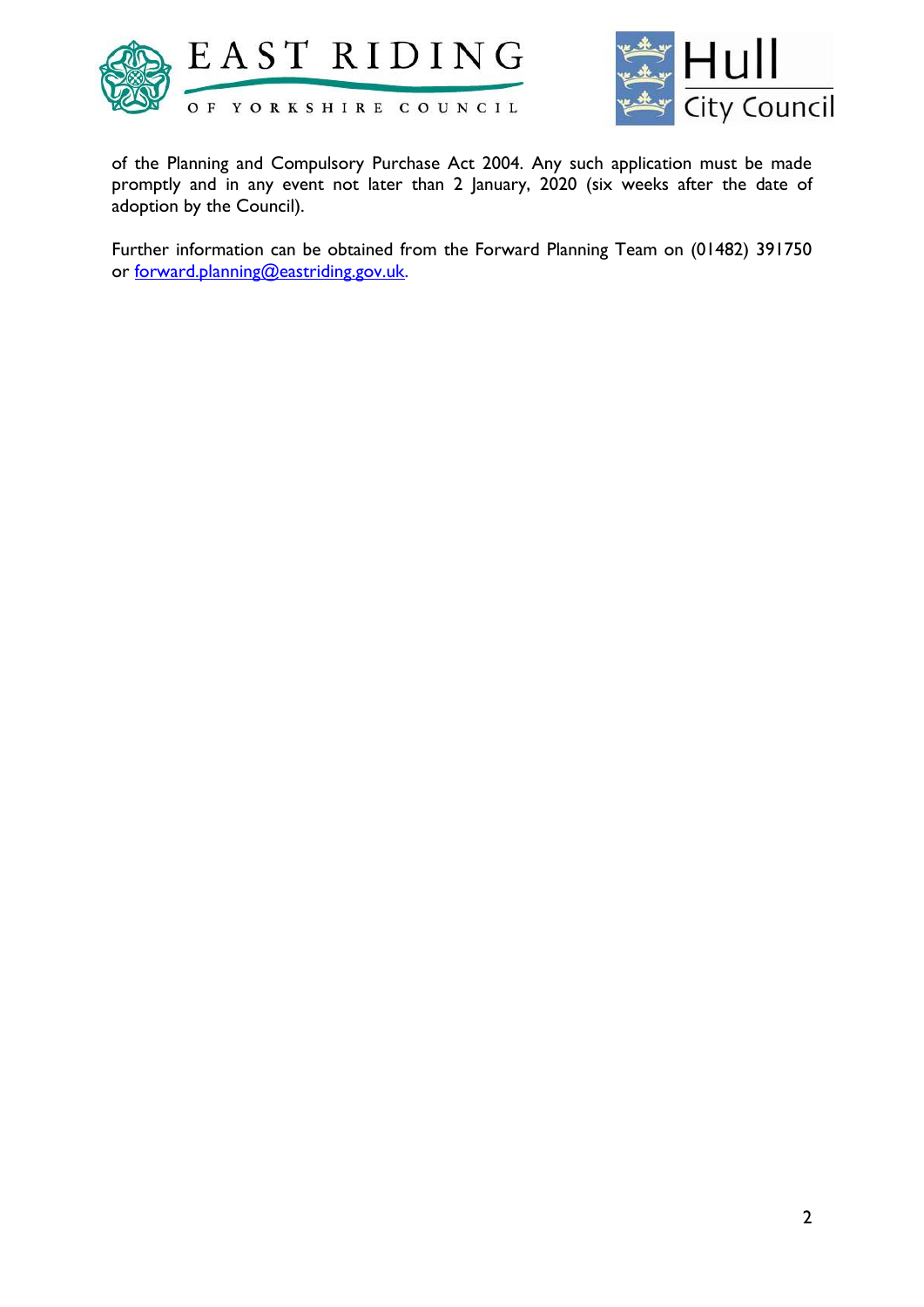



The Planning and Compulsory Purchase Act 2004 sets out, in section 19 (5), the requirement to carry out a Sustainability Appraisal as part of the preparing a Local Plan. Paragraph 165 of the National Planning Policy Framework (2012) specifies that the Sustainability Appraisal should meet the requirements of the European Directive on Strategic Environmental Assessment (SEA)<sup>1</sup> (2001/42/EC). This requires local planning authorities to undertake an environmental assessment of any plans they prepare that are likely to have a significant effect upon the environment. Paragraph 32 of the latest National Planning Policy Framework (2019) states that Local plans should be informed throughout their preparation by a sustainability appraisal that meets the relevant legal requirements

The East Riding of Yorkshire and Kingston upon Hull Joint Minerals Local Plan was submitted to the Secretary of State for independent examination in July 2018. This was accompanied by a Sustainability Appraisal Report, which addressed the requirements of the SEA Directive. A number of proposed modifications were published for consultation in March/April 2019. These modifications were all assessed within an accompanying Sustainability Appraisal Note.

Through his report, the appointed planning inspector highlighted that Sustainability Appraisal of the plan had been carried out and was adequate. Subject to his recommended modifications he concluded that the East Riding of Yorkshire and Kingston upon Hull Joint Minerals Local Plan was sound and capable of adoption.

This statement has been produced in accordance with Regulation 16 (3) and (4) of the Environment Assessment of Plans and Programmes Regulations 2004, which transposes European Directive 2001/42/EC into UK legislation.

The SEA Directive requires that when a plan or programme is adopted (in this case, the East Riding of Yorkshire and Kingston upon Hull Joint Minerals Local Plan), the consultation bodies, the public and any other Member States consulted on the Environmental Report (Sustainability Appraisal - known as the SA Report) are informed and specific information is made available.

The table below sets out the information as specified by Regulation 16 (4) and where that information has been made available:

| <b>SEA Requirement</b> | <b>Documents Produced</b>                                                                                                                             |
|------------------------|-------------------------------------------------------------------------------------------------------------------------------------------------------|
| 1. The Plan as adopted | Regulation 26 <sup>2</sup> Notice (July 2016)                                                                                                         |
|                        | ii. East Riding of Yorkshire and Kingston upon Hull<br>Joint Minerals Local Plan (November 2019)                                                      |
|                        | (available at: https://www.eastriding.gov.uk/planning-permission-and-<br>building-control/planning-policy-and-the-local-plan/joint-minerals-<br>plan/ |

<sup>1</sup> Strategic Environmental Assessment is an assessment process that supports decision making by identifying, characterising and evaluating the likely significant effects of a plan or programme on the environment and determining how any adverse effects may be mitigated or where any beneficial effects may be enhanced.

1

<sup>&</sup>lt;sup>2</sup> The Town and Country Planning (Local Planning) (England) Regulations 2012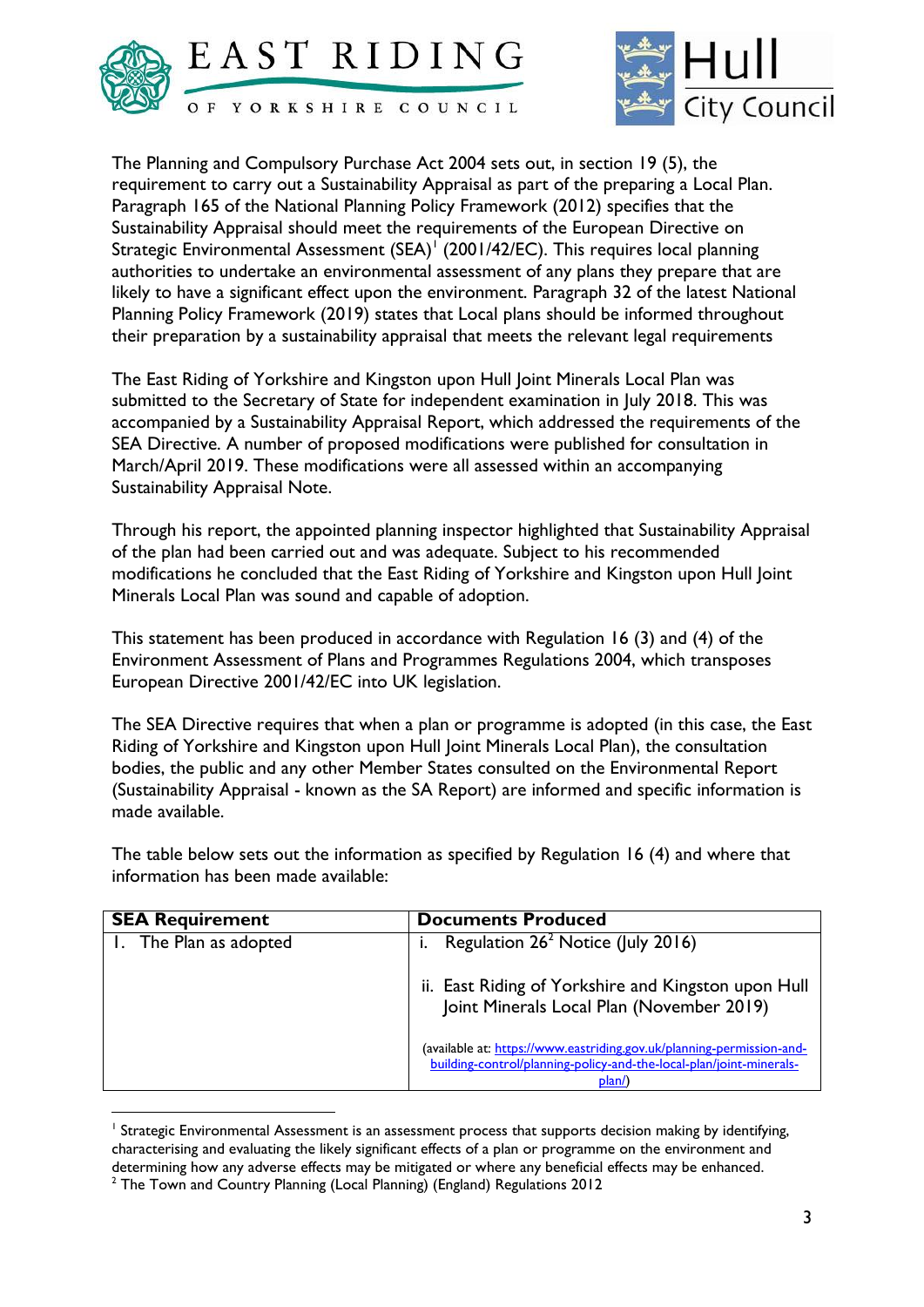



| 2. | How environmental                                           | i. Sustainability Appraisal has been undertaken to                                                                                                                                                                                                                                                                                                                                                                                                                              |
|----|-------------------------------------------------------------|---------------------------------------------------------------------------------------------------------------------------------------------------------------------------------------------------------------------------------------------------------------------------------------------------------------------------------------------------------------------------------------------------------------------------------------------------------------------------------|
|    | considerations have been                                    | inform each stage of preparing the East Riding of                                                                                                                                                                                                                                                                                                                                                                                                                               |
|    | integrated into the East Riding of                          | Yorkshire and Kingston upon Hull Joint Minerals                                                                                                                                                                                                                                                                                                                                                                                                                                 |
|    | Yorkshire and Kingston upon Hull                            | Local Plan. This is set out in:                                                                                                                                                                                                                                                                                                                                                                                                                                                 |
|    | Joint Minerals Local Plan                                   |                                                                                                                                                                                                                                                                                                                                                                                                                                                                                 |
|    |                                                             | Core Document No.10 Joint Minerals<br>Local Plan Proposed Submission<br><b>Consultation Document Sustainability</b><br>Appraisal Report (April 2018)<br>Core Document No.11 Joint Minerals<br>Local Plan Proposed Submission<br><b>Consultation Document Sustainability</b><br>Appraisal Report - Appendices (April<br>2018)<br>Core Document No.12 Joint Minerals<br>Plan Proposed Submission (2016-2033)<br>Habitat Regulations Assessment Stage 1<br><b>Screening Report</b> |
|    |                                                             | East Riding & Hull Joint Minerals Local                                                                                                                                                                                                                                                                                                                                                                                                                                         |
|    |                                                             | Plan Proposed Main Modifications                                                                                                                                                                                                                                                                                                                                                                                                                                                |
|    |                                                             | Submission Plan Sustainability Appraisal /                                                                                                                                                                                                                                                                                                                                                                                                                                      |
|    |                                                             | Habitats Regulations Note March 2019                                                                                                                                                                                                                                                                                                                                                                                                                                            |
|    |                                                             |                                                                                                                                                                                                                                                                                                                                                                                                                                                                                 |
|    |                                                             | (all available at: https://www.eastriding.gov.uk/planning-permission-                                                                                                                                                                                                                                                                                                                                                                                                           |
|    |                                                             | and-building-control/planning-policy-and-the-local-plan/minerals-plan-                                                                                                                                                                                                                                                                                                                                                                                                          |
|    |                                                             | examination-in-public-information/)                                                                                                                                                                                                                                                                                                                                                                                                                                             |
| 3. | How the environmental report<br>has been taken into account | Sustainability Appraisal has been prepared in<br>i.<br>consultation with stakeholders and relevant                                                                                                                                                                                                                                                                                                                                                                              |
|    |                                                             |                                                                                                                                                                                                                                                                                                                                                                                                                                                                                 |
|    |                                                             | Sustainability Appraisal documents published for                                                                                                                                                                                                                                                                                                                                                                                                                                |
|    |                                                             | consultation at each stage of preparing the East                                                                                                                                                                                                                                                                                                                                                                                                                                |
|    |                                                             | Riding of Yorkshire and Kingston upon Hull                                                                                                                                                                                                                                                                                                                                                                                                                                      |
|    |                                                             | Joint Minerals Local Plan (see documents listed                                                                                                                                                                                                                                                                                                                                                                                                                                 |
|    |                                                             | under 2(i) above). Specific responses to                                                                                                                                                                                                                                                                                                                                                                                                                                        |
|    |                                                             | consultation comments on the Sustainability                                                                                                                                                                                                                                                                                                                                                                                                                                     |
|    |                                                             | Appraisal are set out in Appendix F of Core                                                                                                                                                                                                                                                                                                                                                                                                                                     |
|    |                                                             | Document No.11 Joint Minerals Local Plan                                                                                                                                                                                                                                                                                                                                                                                                                                        |
|    |                                                             | <b>Proposed Submission Consultation Document</b>                                                                                                                                                                                                                                                                                                                                                                                                                                |
|    |                                                             | Sustainability Appraisal Report - Appendices                                                                                                                                                                                                                                                                                                                                                                                                                                    |
|    |                                                             | (April 2018)                                                                                                                                                                                                                                                                                                                                                                                                                                                                    |
|    |                                                             |                                                                                                                                                                                                                                                                                                                                                                                                                                                                                 |
|    |                                                             | ii. Documents setting out responses to                                                                                                                                                                                                                                                                                                                                                                                                                                          |
|    |                                                             | consultation comments were produced                                                                                                                                                                                                                                                                                                                                                                                                                                             |
|    |                                                             | throughout development of the East Riding of                                                                                                                                                                                                                                                                                                                                                                                                                                    |
|    |                                                             | Yorkshire and Kingston upon Hull Joint Minerals                                                                                                                                                                                                                                                                                                                                                                                                                                 |
|    |                                                             | Local Plan:                                                                                                                                                                                                                                                                                                                                                                                                                                                                     |
|    |                                                             |                                                                                                                                                                                                                                                                                                                                                                                                                                                                                 |
|    |                                                             | Core Document No.03 East Riding & Hull<br>Joint Minerals Local Plan Regulation 22(c)                                                                                                                                                                                                                                                                                                                                                                                            |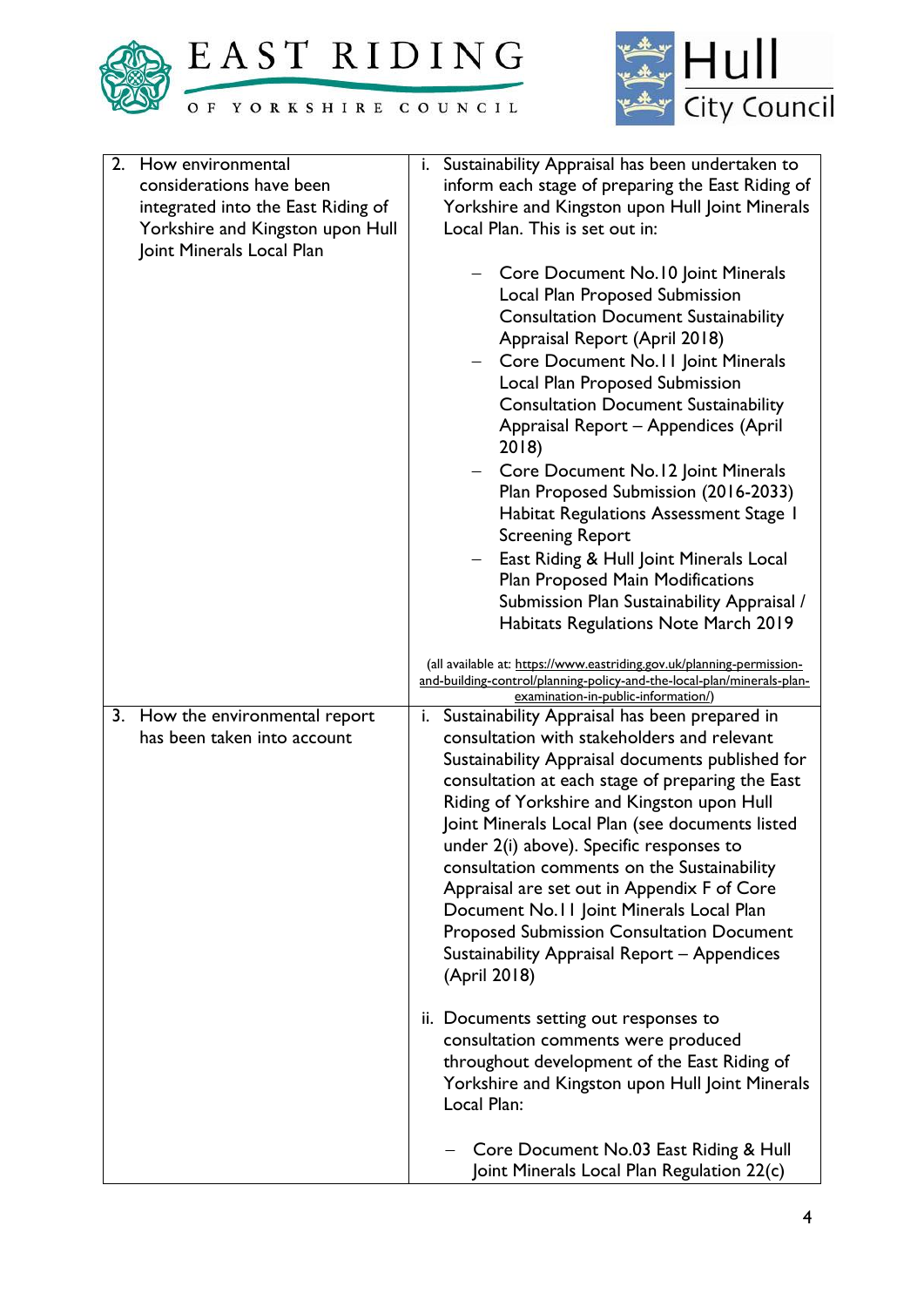

EAST RIDING

OF YORKSHIRE COUNCIL



|    |                                             |    | <b>Consultation Statement July 2018</b>                                                                   |
|----|---------------------------------------------|----|-----------------------------------------------------------------------------------------------------------|
|    |                                             |    | (available at: https://www.eastriding.gov.uk/planning-permission-and-                                     |
|    |                                             |    | building-control/planning-policy-and-the-local-plan/minerals-plan-<br>examination-in-public-information/) |
|    | 4. How opinions expressed and               | i. | Sustainability Appraisal Reports and consultation                                                         |
|    | results of public consultation have         |    | response documents have been produced                                                                     |
|    | been taken into account                     |    |                                                                                                           |
|    |                                             |    | throughout the development of the East Riding                                                             |
|    |                                             |    | of Yorkshire and Kingston upon Hull Joint                                                                 |
|    |                                             |    | Minerals Local Plan (see documents listed under                                                           |
|    |                                             |    | $3(i)$ and (ii) above)                                                                                    |
| 5. | The reasons for choosing the East           | i. | Consultation response documents have been                                                                 |
|    | Riding of Yorkshire and Kingston            |    | produced throughout the development of the                                                                |
|    | upon Hull Joint Minerals Local              |    | East Riding of Yorkshire and Kingston upon Hull                                                           |
|    | Plan as adopted, in the light of            |    | Joint Minerals Local Plan (see documents listed                                                           |
|    | other reasonable alternatives<br>considered |    | under 3(ii) above)                                                                                        |
|    |                                             |    | ii. Sustainability Appraisal has been undertaken                                                          |
|    |                                             |    | throughout the development of the East Riding                                                             |
|    |                                             |    | of Yorkshire and Kingston upon Hull Joint                                                                 |
|    |                                             |    | Minerals Local Plan and sets out those options                                                            |
|    |                                             |    | and alternatives that have been considered                                                                |
|    |                                             |    | through the preparation of the Plan (see                                                                  |
|    |                                             |    | documents listed under 2(i) above)                                                                        |
|    |                                             |    |                                                                                                           |
|    |                                             |    | iii. Core Document No.04 East Riding & Hull Joint                                                         |
|    |                                             |    | Minerals Local Plan Duty to Cooperate                                                                     |
|    |                                             |    | Statement July 2018                                                                                       |
| 6. | The measures that are to be                 |    | i. East Riding of Yorkshire and Kingston upon Hull                                                        |
|    | taken to monitor the significant            |    | Joint Minerals Local Plan (Chapter 8: Monitoring                                                          |
|    | environmental effects of the                |    | and Implementation) identifies a series of                                                                |
|    | implementation of the plan                  |    | monitoring Indicators that will be used to                                                                |
|    |                                             |    | monitor the effects of implementing the plan.                                                             |
|    |                                             |    |                                                                                                           |
|    |                                             |    | ii. East Riding and Hull Annual Monitoring Reports                                                        |
|    |                                             |    | are published each year and will report progress                                                          |
|    |                                             |    | against the indicators listed in the East Riding of                                                       |
|    |                                             |    | Yorkshire and Kingston upon Hull Joint Minerals                                                           |
|    |                                             |    | Local Plan                                                                                                |
|    |                                             |    | iii. Core Document No.10 Joint Minerals Local Plan                                                        |
|    |                                             |    | <b>Proposed Submission Consultation Document</b>                                                          |
|    |                                             |    | Sustainability Appraisal Report (April 2018) sets                                                         |
|    |                                             |    | out in Chapter 13, a proposed monitoring                                                                  |
|    |                                             |    | programme. The monitoring of many of these                                                                |
|    |                                             |    | proposed indicators for monitoring the likely                                                             |
|    |                                             |    | effects of the East Riding of Yorkshire and                                                               |
|    |                                             |    | Kingston upon Hull Joint Minerals Local Plan are                                                          |
|    |                                             |    |                                                                                                           |
|    |                                             |    | already incorporated into monitoring for the                                                              |